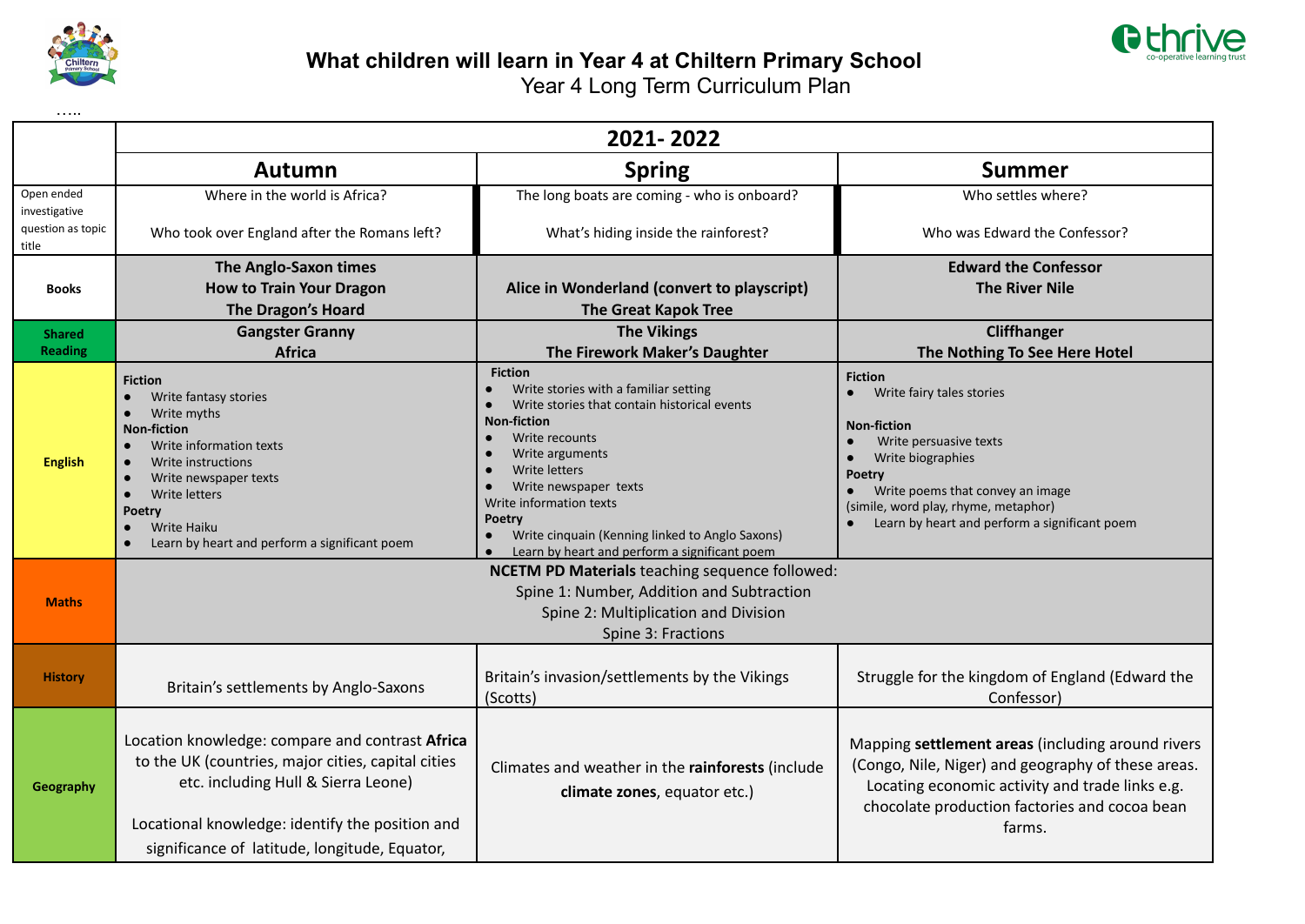

## **What children will learn in Year 4 at Chiltern Primary School**

Year 4 Long Term Curriculum Plan

|                            | Northern & Southern hemispheres, Tropics of                                                                                                                                                       |                                                                              |                                                                                                                                                                                  |                                |                                                                                                                                                                                   |                     |
|----------------------------|---------------------------------------------------------------------------------------------------------------------------------------------------------------------------------------------------|------------------------------------------------------------------------------|----------------------------------------------------------------------------------------------------------------------------------------------------------------------------------|--------------------------------|-----------------------------------------------------------------------------------------------------------------------------------------------------------------------------------|---------------------|
|                            | Cancer Capricorn, Artic and Antartic Circle,                                                                                                                                                      |                                                                              |                                                                                                                                                                                  |                                |                                                                                                                                                                                   |                     |
|                            | Prime/Greenwich Meridian and time zones.                                                                                                                                                          |                                                                              |                                                                                                                                                                                  |                                |                                                                                                                                                                                   |                     |
| <b>Science</b>             | Living things and their habitats (School<br>environment, improving habitats: wormery, bug<br>house, bee house etc.)<br>Living things can be grouped<br>Classification keys<br>Environments change |                                                                              | <b>Changes of state</b><br>Reversible change<br>Heating and cooling<br>Water cycle<br>Compare and group solids, liquids and gases                                                |                                | <b>Animals including humans</b><br>Describe functions of digestive systems - PoS1<br>Identify different teeth and functions - PoS2<br>Construct and interpret food chains - PoS 3 |                     |
|                            | Sound<br>Vibration<br>Sounds travel<br>Patterns in pitch and volume                                                                                                                               |                                                                              | Electricity<br>Appliances<br>Simple circuits<br>Conductors and insulators                                                                                                        |                                | <b>Inventors</b>                                                                                                                                                                  |                     |
| Ongoing                    | Ongoing observations of the natural world, tree<br>classification etc.<br>Seasonal variation in plants                                                                                            |                                                                              | Planting a variety of crops and flowering plants to<br>explore conditions for growth<br>Caring for, collecting and using crops production                                        |                                | <b>Scientist Links</b>                                                                                                                                                            |                     |
| <b>Working</b>             |                                                                                                                                                                                                   | <b>Testing and communicating outcomes</b><br><b>Considering our evidence</b> |                                                                                                                                                                                  | <b>Planning to investigate</b> |                                                                                                                                                                                   |                     |
| <b>Science</b>             | Drawing conclusions and evaluating                                                                                                                                                                |                                                                              | Observing and recording                                                                                                                                                          |                                | Asking questions and choosing enquiry methods                                                                                                                                     |                     |
| Types of<br>Enquiry        | <b>Observing changes over</b><br>time                                                                                                                                                             | <b>Grouping and</b><br>classifying                                           | <b>Noticing patterns</b>                                                                                                                                                         | <b>Research</b>                | <b>Comparative testing</b>                                                                                                                                                        | <b>Fair testing</b> |
| Computing -<br>e-safety    | Can I talk about the ways I can protect myself and<br>my friends from harm online?                                                                                                                |                                                                              | Can I recognise the need to keep my personal<br>information safe when online?                                                                                                    |                                | Can I choose a secure password when using a<br>website?                                                                                                                           |                     |
|                            | Can I recognise that anything I post online can be<br>seen and used by others?                                                                                                                    |                                                                              | Can I use the safety features of websites as well<br>as reporting concerns to an adult?                                                                                          |                                | Can I comment positively and respectfully online?<br>Can I explain why I need to ask a trusted adult<br>before downloading files?                                                 |                     |
|                            | Play, Like, Share (three video clips - one per term<br>with short discussion of video theme<br>afterwards/Workbook Level 2)                                                                       |                                                                              | Can I comment positively and respectfully online?<br>Play, Like, Share (three video clips - one per term<br>with short discussion of video theme<br>afterwards/Workbook Level 2) |                                | Play, Like, Share (three video clips - one per term<br>with short discussion of video theme<br>afterwards/Workbook Level 2)                                                       |                     |
| Computing -<br>Programming | Scratch conversation                                                                                                                                                                              |                                                                              | Scratch selection                                                                                                                                                                |                                | Scratch maths quiz                                                                                                                                                                |                     |